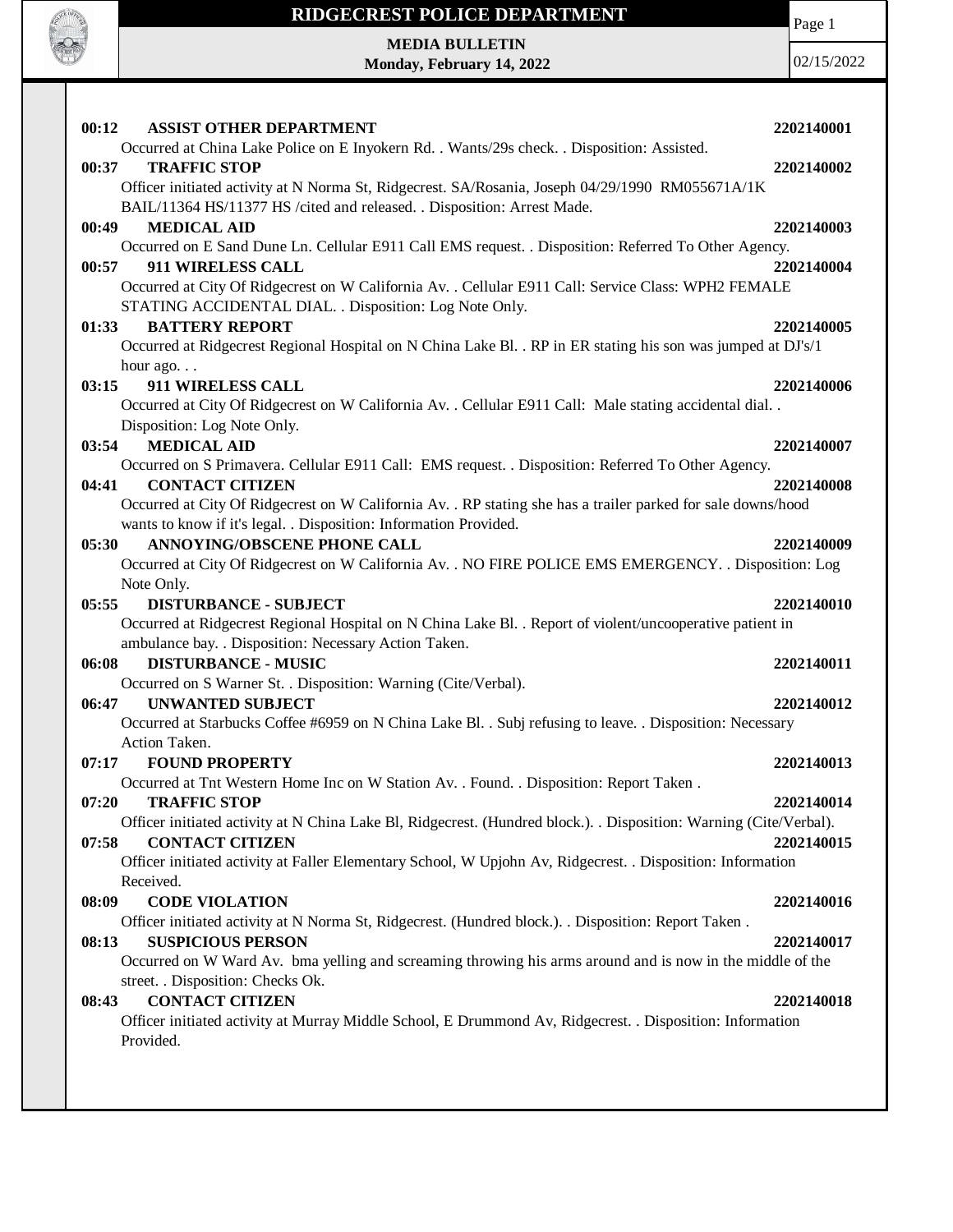

**MEDIA BULLETIN Monday, February 14, 2022**

02/15/2022

**08:54 ACO CALL 2202140019** Occurred on N Oasis Dr. Rp states a dog has been abandoned at her home by an old friend/states the dog has been there since early this month, would like it picked up. . Disposition: Animal Control Handled. **09:04 RMC VIOLATION 2202140020** Occurred on N Carolyn Av. (Hundred block.) male in a gold astro van going through trash cans in the area. . Disposition: Warning (Cite/Verbal). **09:20 SUBPOENA SERVICE 2202140021** Officer initiated activity at Santiago Ridgecrest Estates, W Ward Av, Ridgecrest. . Disposition: Necessary Action Taken. **09:48 MEDICAL AID 2202140022** Occurred on W Sylvia Av. lift assist. . Disposition: Referred To Other Agency. **10:07 RUNAWAY/OUT OF CONTROL JUVENILE 2202140023** Officer initiated activity at Mesquite High School, W Drummond Av, Ridgecrest. . Disposition: Gone On Arrival. **10:18 CPS REFERRAL 2202140024** Occurred at City Of Ridgecrest on W California Av. . Referral number 0437-2069-6665-0139816. . Disposition: Report Taken . **10:32 THEFT 2202140025** Occurred at City Of Ridgecrest on W California Av. . Rp in the lobby-states he had money stolen from his checking account. . Disposition: Report Taken . **10:34 GRAFFITI 2202140026** Officer initiated activity at S China Lake Bl/W Bowman Rd, Ridgecrest. In the gulley. . Disposition: Necessary Action Taken. **10:40 CODE VIOLATION 2202140027** Officer initiated activity at S Downs St/W Bowman Rd, Ridgecrest. . Disposition: Necessary Action Taken. **10:41 CONTACT CITIZEN 2202140028** Officer initiated activity at Burroughs High School, E French Av, Ridgecrest. . Disposition: Information Provided. **10:51 VANDALISM 2202140029** Occurred at Home Depot on N China Lake Bl. . leaving home depot southbound on CL/white rav4/older male subject/black satchel/black yoga pants, tye dye shirt /rp states he started yelling at the staff and then he began breaking items in the store. . Disposition: Log Note Only. **10:56 RUNAWAY/OUT OF CONTROL JUVENILE 2202140030** Officer initiated activity at Mesquite High School, W Drummond Av, Ridgecrest. . Disposition: Call Cancelled. **11:03 FOLLOW UP 2202140031** Officer initiated activity at W Haloid Av, Ridgecrest. For case 22-467. . Disposition: Follow Up Completed. **11:15 911 WIRELESS CALL 2202140032** Occurred at City Of Ridgecrest on W California Av. . . Disposition: Necessary Action Taken. **11:17 CONTACT CITIZEN 2202140033** Officer initiated activity at Burroughs High School, E French Av, Ridgecrest. . Disposition: Information Provided. **11:31 CONTACT CITIZEN 2202140034** Occurred on N Florence St. Has not seen friend since august, 2021. rp has called and only gets voicemail rp is worried about her. . Disposition: Information Provided. **11:32 WELFARE CHECK 2202140035** Occurred on W Coral Av. RP REQUESTING WELCK. . Disposition: Negative Contact.

Page 2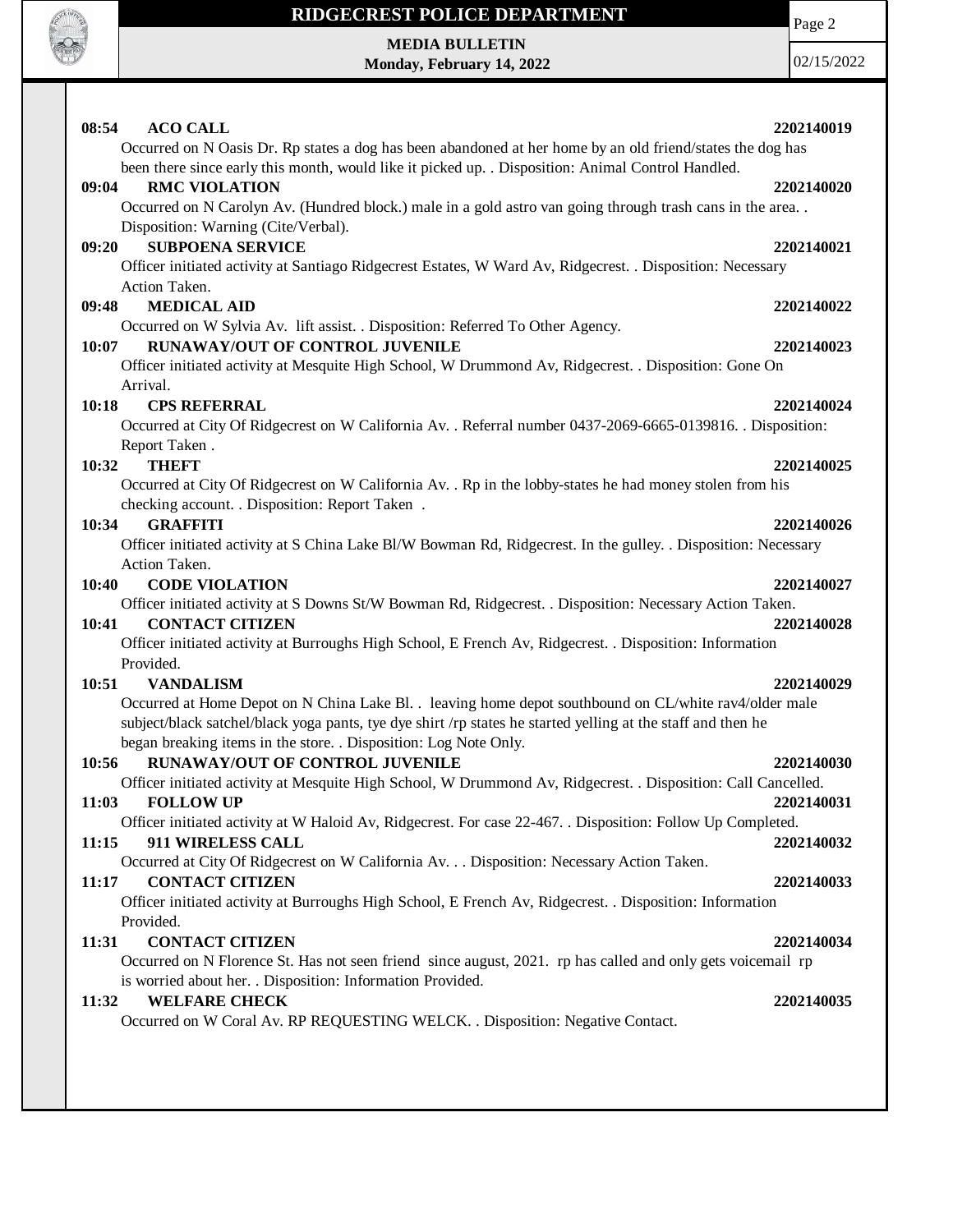

Page 3

**MEDIA BULLETIN Monday, February 14, 2022**

| 11:34<br><b>VIOLATION OF COURT ORDER</b><br>Occurred at Arrowhead Mobile Home Park on N Norma St. . Log entry @ this time -mother denied RP visitation                                                                                                                                                                                                                | 2202140036               |
|-----------------------------------------------------------------------------------------------------------------------------------------------------------------------------------------------------------------------------------------------------------------------------------------------------------------------------------------------------------------------|--------------------------|
| with his children this weekend. . Disposition: Log Note Only.<br>911 WIRELESS CALL<br>11:35                                                                                                                                                                                                                                                                           | 2202140037               |
| Occurred at City Of Ridgecrest on W California Av. Disposition: Necessary Action Taken.<br>PATROL CHECK<br>12:11<br>Officer initiated activity at E Drummond Av, Ridgecrest. . Disposition: Warning (Cite/Verbal).                                                                                                                                                    | 2202140038               |
| <b>EXTRA PATROL</b><br>12:18<br>Officer initiated activity at Tennis Courts, E French Av, Ridgecrest. . Disposition: Checks Ok.                                                                                                                                                                                                                                       | 2202140039               |
| <b>CONTACT CITIZEN</b><br>12:34<br>Occurred at City Of Ridgecrest on W California Av. . CALL RP. . Disposition: Information Provided.<br>12:37<br><b>THEFT</b>                                                                                                                                                                                                        | 2202140040<br>2202140041 |
| Occurred at City Of Ridgecrest on W California Av. . Rp in the lobby-theft from EBT card. . Disposition:<br>Information Provided.<br><b>FOOT PATROL</b><br>12:39                                                                                                                                                                                                      | 2202140042               |
| Officer initiated activity at Burroughs High School, E French Av, Ridgecrest. . Disposition: Checks Ok.<br><b>FOLLOW UP</b><br>12:42                                                                                                                                                                                                                                  | 2202140043               |
| Officer initiated activity at E Cottonwood Dr, Ridgecrest. . Disposition: Follow Up Completed.<br><b>CONTACT CITIZEN</b><br>12:43<br>Occurred at City Of Ridgecrest on W California Av. . Rp in the lobby-wants to speak to an offcer about<br>incident 2202030003. . Disposition: Information Provided.                                                              | 2202140044               |
| <b>DOMESTIC DISTURBANCE</b><br>12:58<br>Occurred at Larkspur Apartments on S Downs St. . RP advising his brother has beat up his girlfriend. .                                                                                                                                                                                                                        | 2202140045               |
| Disposition: Necessary Action Taken.<br><b>WELFARE CHECK</b><br>13:11<br>Occurred on W Mariposa Av. WMA involved in an InjTC (rollover) about 30 ago/white car still upside down<br>on the side of the road /occurred on the way to trona in SBSO juris. . Disposition: Negative Contact.                                                                             | 2202140046               |
| <b>CONTACT CITIZEN</b><br>13:19<br>Occurred at City Of Ridgecrest on W California Av. . RP @ the front door -unable to understand him but says<br>he needs to speak with an Officer. . Disposition: Necessary Action Taken.                                                                                                                                           | 2202140047               |
| 13:20<br><b>INJURY TC</b><br>Occurred at S China Lake Bl/W Rader Av. 2 vehs//vehs out of roadway. . Disposition: Report Taken.<br><b>SMOKE SIGHTED</b><br>13:38                                                                                                                                                                                                       | 2202140048<br>2202140049 |
| Officer initiated activity at W Inyokern Rd/N Norma St, Ridgecrest. Potential fire. . Disposition: Referred To<br>Other Agency.                                                                                                                                                                                                                                       |                          |
| 911 HANG UP<br>13:54<br>Occurred at City Of Ridgecrest on W California Av. . Rustling sounds, and then hung up, no answer upon call<br>back. . Disposition: Log Note Only.                                                                                                                                                                                            | 2202140050               |
| <b>TRAFFIC VIOLATION</b><br>13:55<br>Occurred at Las Flores Elementary School on W Las Flores Av. . Greyish green mazda ran the stop sign by the<br>school while on his phone, then yelled at rp when she was telling him what he did wrong/subject is currently<br>parked on sierra view in front of the kindergarten section. . Disposition: Warning (Cite/Verbal). | 2202140051               |
| <b>VEHICLE CHECK</b><br>14:05<br>Officer initiated activity at W Bowman Rd/S Inyo St, Ridgecrest. . Disposition: Checks Ok.                                                                                                                                                                                                                                           | 2202140052               |
| <b>H&amp;S VIOLATION</b><br>14:07<br>Officer initiated activity at Burroughs High School, E French Av, Ridgecrest. . Disposition: Necessary Action<br>Taken.                                                                                                                                                                                                          | 2202140053               |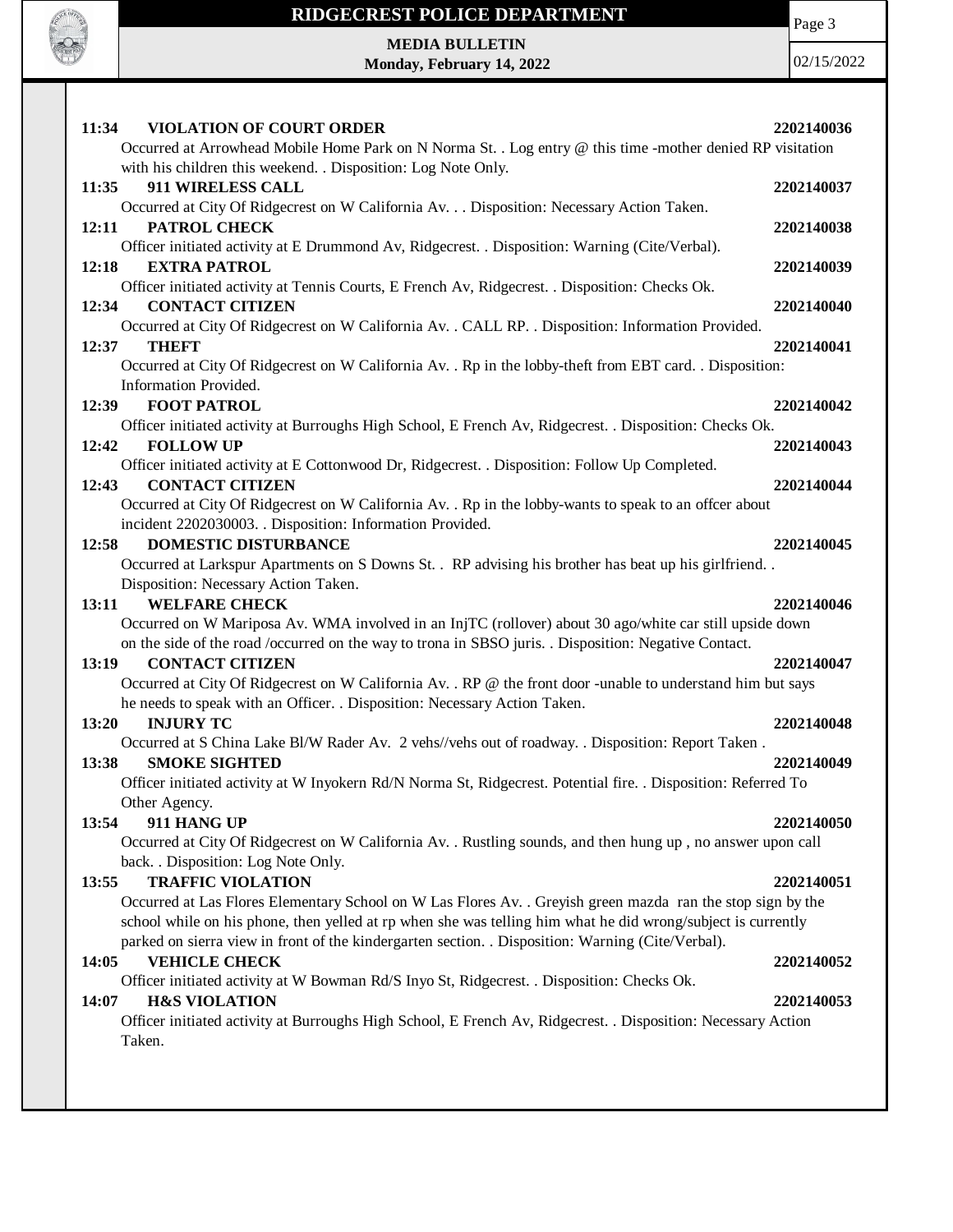

Page 4

**MEDIA BULLETIN Monday, February 14, 2022**

| 14:07<br><b>CODE VIOLATION</b>                                                                                   | 2202140054 |
|------------------------------------------------------------------------------------------------------------------|------------|
| Officer initiated activity at S Warner St, Ridgecrest. . Disposition: Necessary Action Taken.                    |            |
| <b>DISTURBANCE</b><br>14:26                                                                                      | 2202140055 |
| Officer initiated activity at Tennis Courts, E French Av, Ridgecrest. . Disposition: Necessary Action Taken.     |            |
| <b>CONTACT CITIZEN</b><br>14:29                                                                                  | 2202140056 |
| Occurred at Flyers on N China Lake Bl. . RP requesting an Officer-said he didn't want to tall about it over the  |            |
| phone. . Disposition: Information Provided.                                                                      |            |
| <b>FOLLOW UP</b><br>14:48                                                                                        | 2202140057 |
| Officer initiated activity at Murray Middle School, E Drummond Av, Ridgecrest. . Disposition: Follow Up          |            |
| Completed.                                                                                                       |            |
| <b>MISSING JUV</b><br>14:48                                                                                      | 2202140058 |
| Occurred at Murray Middle School on E Drummond Av. . rp states student has not arrived on bus. rp was            |            |
| advised that the child did go to school today. . Disposition: Necessary Action Taken.                            |            |
| <b>CONTACT CITIZEN</b><br>14:52                                                                                  | 2202140059 |
| Officer initiated activity at James Monroe Middle School, W Church Av, Ridgecrest. . Disposition: Information    |            |
| Provided.                                                                                                        |            |
| POSITIVE CITIZEN CONTACT<br>15:05                                                                                | 2202140062 |
| Occurred at City Of Ridgecrest on W California Av. Disposition: Necessary Action Taken.                          |            |
| 15:10<br><b>DISTURBANCE - HUSBAND/WIFE</b>                                                                       | 2202140063 |
| Occurred on S Yorktown St. Cellular E911 Call: Service Class: WPH2 IS THROWING EVERYTHING                        |            |
| AROUND.                                                                                                          |            |
| DVIR between Natasha and Carlos Morales/married/cohab/one child in common/arguing over work issues and           |            |
| possible fidelity issues. . Disposition: Domestic Violence Documentation.                                        |            |
| <b>MEDICAL AID</b><br>15:30                                                                                      | 2202140064 |
| Occurred at Indian Wells Valley Dialysis Ctr on S Richmond Rd. . Service Class: BUSN, EMS request. .             |            |
| Disposition: Referred To Other Agency.                                                                           |            |
| <b>WELFARE CHECK</b><br>15:30                                                                                    | 2202140065 |
| Occurred on W Perdew Av. RP has not been able to contact. . Disposition: Checks Ok.                              |            |
| <b>CONTACT CITIZEN</b><br>15:45                                                                                  | 2202140066 |
| Occurred on N Nevada St. RP requesting contact via 21-childrens mother keeps calling. . Disposition:             |            |
| Information Provided.                                                                                            |            |
| 15:59<br><b>SPOUSAL ABUSE REPORT</b>                                                                             | 2202140067 |
| Occurred on S Lenore St. RP REPORTING. . Disposition: Log Note Only.                                             |            |
| 16:02<br><b>BRANDISHING A WEAPON</b>                                                                             | 2202140068 |
| Occurred at Quality Inn on S China Lake Bl. . Wma, skinny, tattooed, beanie, unk clothing, rp works at quality   |            |
| inn; knocked on door to room 103, asking for tonight's rent. wma showed rp a knife and said "i'm going to kill   |            |
| you, go back to your country!" rp is now in lobby with doors locked                                              |            |
| SA/Plummer, Aca 07/25/82 chgs/PC 422; PC 417; PC 243(A); PC 148(A)(1); HS 11364 /booked CRF                      |            |
| Disposition: Arrest Made.                                                                                        |            |
| <b>CONTACT CITIZEN</b><br>16:04                                                                                  | 2202140069 |
| Occurred on W Reeves Av. RP in the lobby has information. . Disposition: Negative Contact.                       |            |
| 16:11<br>PETTY THEFT REPORT                                                                                      | 2202140070 |
| Occurred on W Church Av. CALL RP/states multiple items were stolen from 2 job sites/rp also requesting expat     |            |
| around the job sites. . Disposition: Log Note Only.<br><b>DRUNK IN PUBLIC REPORT</b><br>16:17                    | 2202140071 |
| Occurred at Post Office on E Coso Av. . Male drinking in his car in front of the post office in a very faded car |            |
| Disposition: Unable To Locate.                                                                                   |            |
|                                                                                                                  |            |
|                                                                                                                  |            |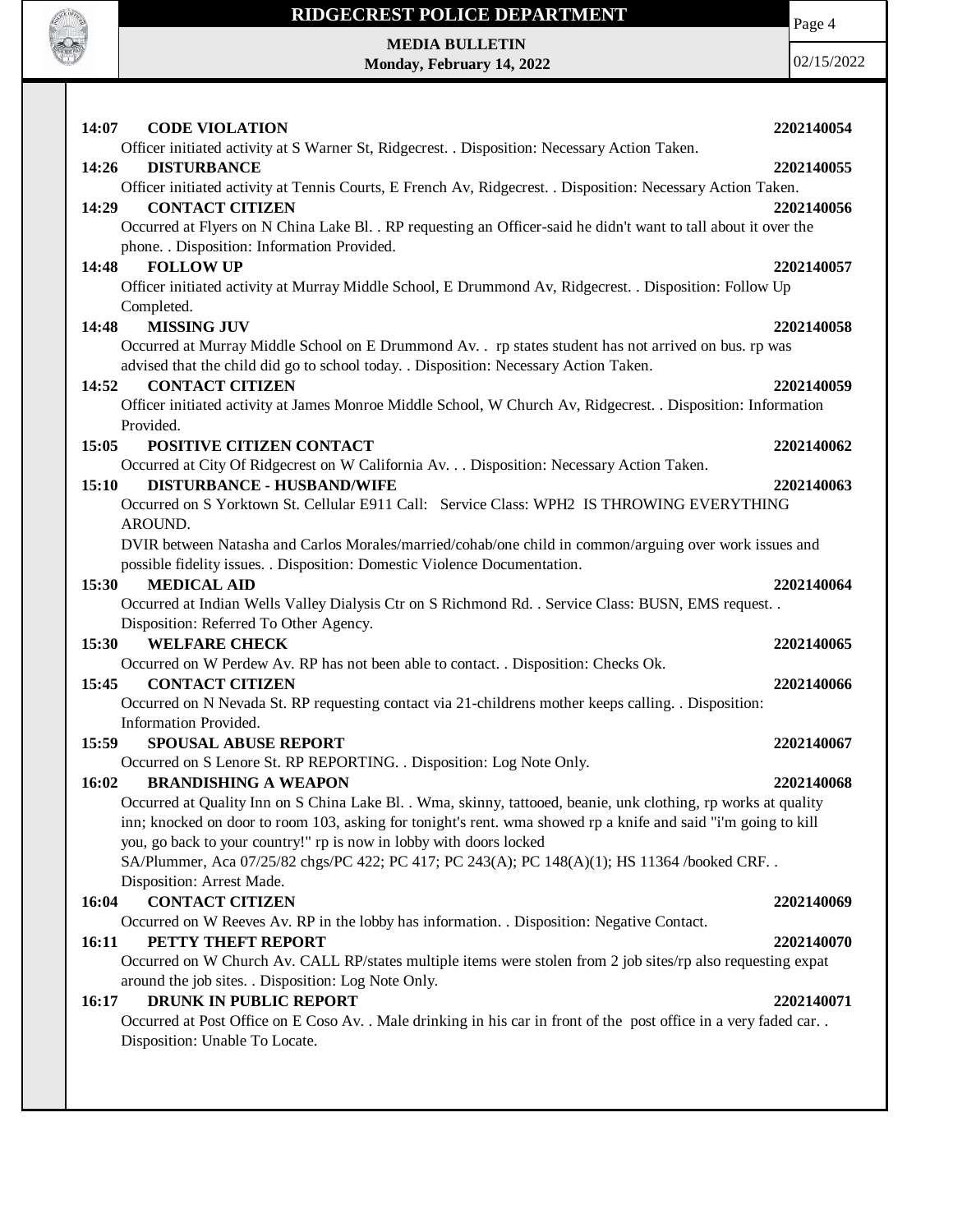

Page 5

**MEDIA BULLETIN Monday, February 14, 2022**

| 16:26<br><b>CONTACT CITIZEN</b>                                                                                    | 2202140072 |
|--------------------------------------------------------------------------------------------------------------------|------------|
| Occurred at City Of Ridgecrest on W California Av. Disposition: Information Provided.                              |            |
| 16:31<br><b>HIT AND RUN REPORT</b>                                                                                 | 2202140073 |
| Occurred at Walmart Supercenter on E Bowman Rd. . RP STATES THAT SOMEONE HIT HER VEH - UNSURE                      |            |
| WHICH PARKING LOT - WALMART/JOANNES/CA WELCOME CENTER/BIG 5 APPROX BETWEEN 0900 -                                  |            |
| 11000 HRS TODAY. . Disposition: Information Received.                                                              |            |
| <b>UNWANTED SUBJECT</b><br>16:40                                                                                   | 2202140074 |
| Occurred at Crossroads Community Church on N China Lake Bl. . has set up camp in the patio of the church. .        |            |
| Disposition: Gone On Arrival.                                                                                      |            |
| <b>SUSPICIOUS VEHICLE</b><br>16:50                                                                                 | 2202140075 |
| Occurred on W Nancy Av. (Hundred block.) RP STATES 2 MALES//DRIVER WMA//HAT. . Disposition: Gone                   |            |
| On Arrival.                                                                                                        |            |
| <b>INJURY TC</b><br>16:59                                                                                          | 2202140076 |
| Occurred on S Gordon St. M/C TC,. . Disposition: Report Taken .                                                    |            |
| 17:28<br><b>MEDICAL AID</b>                                                                                        | 2202140077 |
| Occurred on W Reeves Av. EMS request. . Disposition: Referred To Other Agency.                                     |            |
| <b>Mental Health Evaluation</b><br>17:46                                                                           | 2202140078 |
| Occurred at Ridgecrest Regional Hospital on N China Lake Bl. . 5150 eval. . Disposition: Necessary Action          |            |
| Taken.                                                                                                             |            |
| 18:25<br>PARKING VIOLATION                                                                                         | 2202140079 |
| Occurred on W Dolphin Av. RP stating there is a car partially blocking her driveway/silverish car NFD              |            |
| Disposition: Necessary Action Taken.                                                                               |            |
| PRISONER TRANSPORT<br>18:38                                                                                        | 2202140080 |
| Occurred at City Of Ridgecrest on W California Av. . Plummer. . Disposition: Necessary Action Taken.               |            |
| <b>SUSPICIOUS VEHICLE</b><br>18:53                                                                                 | 2202140081 |
| Occurred on N Gold Canyon Dr. RP stating med blue yaris has been parking in front of res/driving by                |            |
| repeatedly/sus behavior/currently parked in front of 400 Gold/house with white fence/ driver WMA 602 dk blu        |            |
| shrt/tux hanging in car. . Disposition: Unable To Locate.                                                          |            |
| <b>WARRANT SERVICE</b><br>19:21                                                                                    | 2202140082 |
| Occurred at City Of Ridgecrest on W California Av. . SA/Berkerives, Alexander 07/10/1995 WNO RM053465A/            |            |
| \$10K BAIL/14601.1(a) VC. . Disposition: Report Taken.<br><b>SUSPICIOUS VEHICLE</b><br>19:42                       | 2202140083 |
| Occurred on S Norma St. Anon RP stating white SUV blocked her from exiting complex/veh drove around                |            |
| complex and was creeping slowly prior to blocking her in vehicle/stating veh left complex but she saw it return    |            |
| in her RV mirror after she left. . Disposition: Gone Prior to Arrival.                                             |            |
| <b>TRAFFIC STOP</b><br>19:57                                                                                       | 2202140084 |
| Officer initiated activity at N Norma St, Ridgecrest. (Hundred block.). . Disposition: Warning (Cite/Verbal).      |            |
| 20:04<br><b>CONTACT CITIZEN</b>                                                                                    | 2202140085 |
| Occurred at City Of Ridgecrest on W California Av. . RP in lobby stating her 10 yo son is afraid to go to father's |            |
| res due to abuse. . Disposition: Report Taken.                                                                     |            |
| <b>INFORMATION</b><br>20:10                                                                                        | 2202140086 |
| Occurred at City Of Ridgecrest on W California Av. . Cellular E911 Call: RP stating she was accosted verbally      |            |
| by doordash driver in white car/got angry and hung up when asked where the incident occurred. . Disposition:       |            |
| Log Note Only.                                                                                                     |            |
| <b>FOLLOW UP</b><br>20:53                                                                                          | 2202140087 |
| Officer initiated activity at S Mahan St, Ridgecrest. . Disposition: Follow Up Completed.                          |            |
| <b>MEDICAL AID</b><br>20:59                                                                                        | 2202140088 |
| Occurred on S Sunset St. EMS REQUEST. . Disposition: Referred To Other Agency.                                     |            |